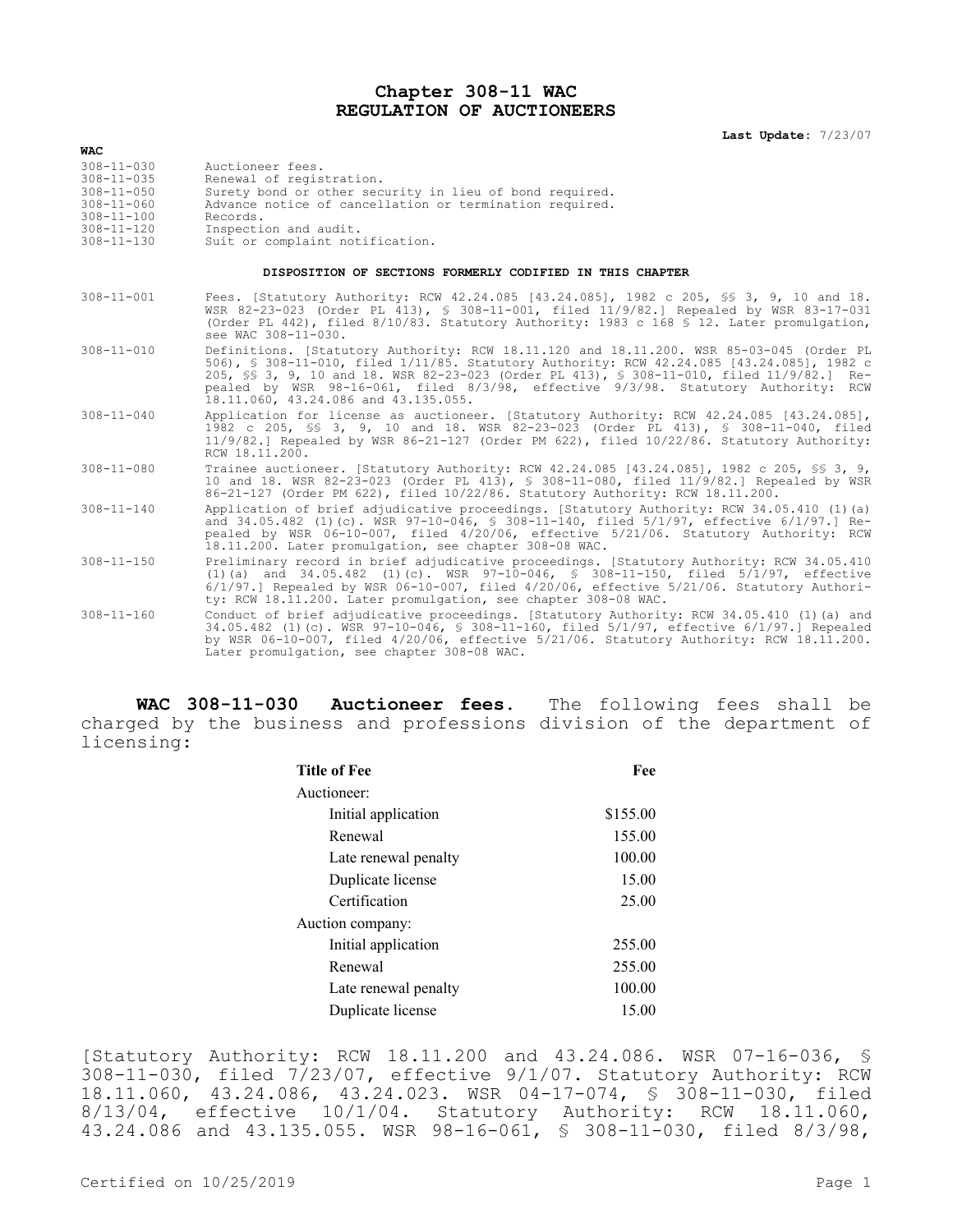effective 9/3/98. Statutory Authority: RCW 43.24.086. WSR 90-06-052, § 308-11-030, filed 3/2/90, effective 4/2/90; WSR 87-10-028 (Order PM 650), § 308-11-030, filed 5/1/87. Statutory Authority: RCW 18.11.060. WSR 86-21-127 (Order PM 622), § 308-11-030, filed 10/22/86. Statutory Authority: 1983 c 168 § 12. WSR 83-17-031 (Order PL 442), § 308-11-030, filed 8/10/83. Formerly WAC 308-11-001.]

**WAC 308-11-035 Renewal of registration.** (1) An auctioneer license will be issued to an applicant, provided all requirements are met for licensure. An auctioneer license will expire one year from the date of issuance.

(2) An auction company license will be issued, provided all requirements are met for licensure. The auction company license will expire one year from the date of issuance.

(3) An application for a license renewal received after the date of expiration will require the payment of the penalty fee in addition to the renewal fee.

[Statutory Authority: RCW 18.11.060, 43.24.086 and 43.135.055. WSR 98-16-061, § 308-11-035, filed 8/3/98, effective 9/3/98. Statutory Authority: RCW 18.11.060 and 18.11.200. WSR 88-01-122 (Order PM 701),  $\frac{1}{5}$ 308-11-035, filed 12/23/87. Statutory Authority: RCW 18.11.200. WSR 86-21-127 (Order PM 622), § 308-11-035, filed 10/22/86.]

**WAC 308-11-050 Surety bond or other security in lieu of bond required.** (1) As required by chapter 18.11 RCW, the amount of the surety bond or other security in lieu of the bond to be filed and maintained for an auctioneer license shall be five thousand dollars.

(2) The amount of the surety bond or other security in lieu of the bond to be filed and maintained for an auction company license shall be based upon the value of the gross sales during the previous calendar year according to the following scale:

| <b>GROSS SALES</b> |              |    |              | <b>BOND/SECURITY</b><br><b>AMOUNT</b> |
|--------------------|--------------|----|--------------|---------------------------------------|
| S                  | 0.00         | to | 24,999.99    | 5,000.00                              |
|                    | 25,000.00    | to | 49,999.99    | \$10,000.00                           |
| S                  | 50,000.00    | to | 99,999.99    | \$15,000.00                           |
|                    | \$100,000.00 | to | \$499,999.99 | \$20,000.00                           |
|                    | \$500,000.00 | &  | Above        | \$25,000.00                           |

(3) All auction companies upon application or with license renewal, shall submit a financial certification affidavit on forms provided by the department.

(4) Each licensee must maintain such a surety bond, or other security in lieu of a bond, in an active status at all times during the period of licensure.

[Statutory Authority: RCW 18.11.060, 43.24.086 and 43.135.055. WSR 98-16-061, § 308-11-050, filed 8/3/98, effective 9/3/98. Statutory Authority: RCW 18.11.121 and 18.11.200. WSR 88-23-034 (Order PM 766), § 308-11-050, filed 11/9/88. Statutory Authority: RCW 18.11.200. WSR 86-21-127 (Order PM 622), § 308-11-050, filed 10/22/86. Statutory Authority: RCW 18.11.120 and 18.11.200. WSR 85-03-045 (Order PL 506), § 308-11-050, filed 1/11/85. Statutory Authority: RCW 42.24.085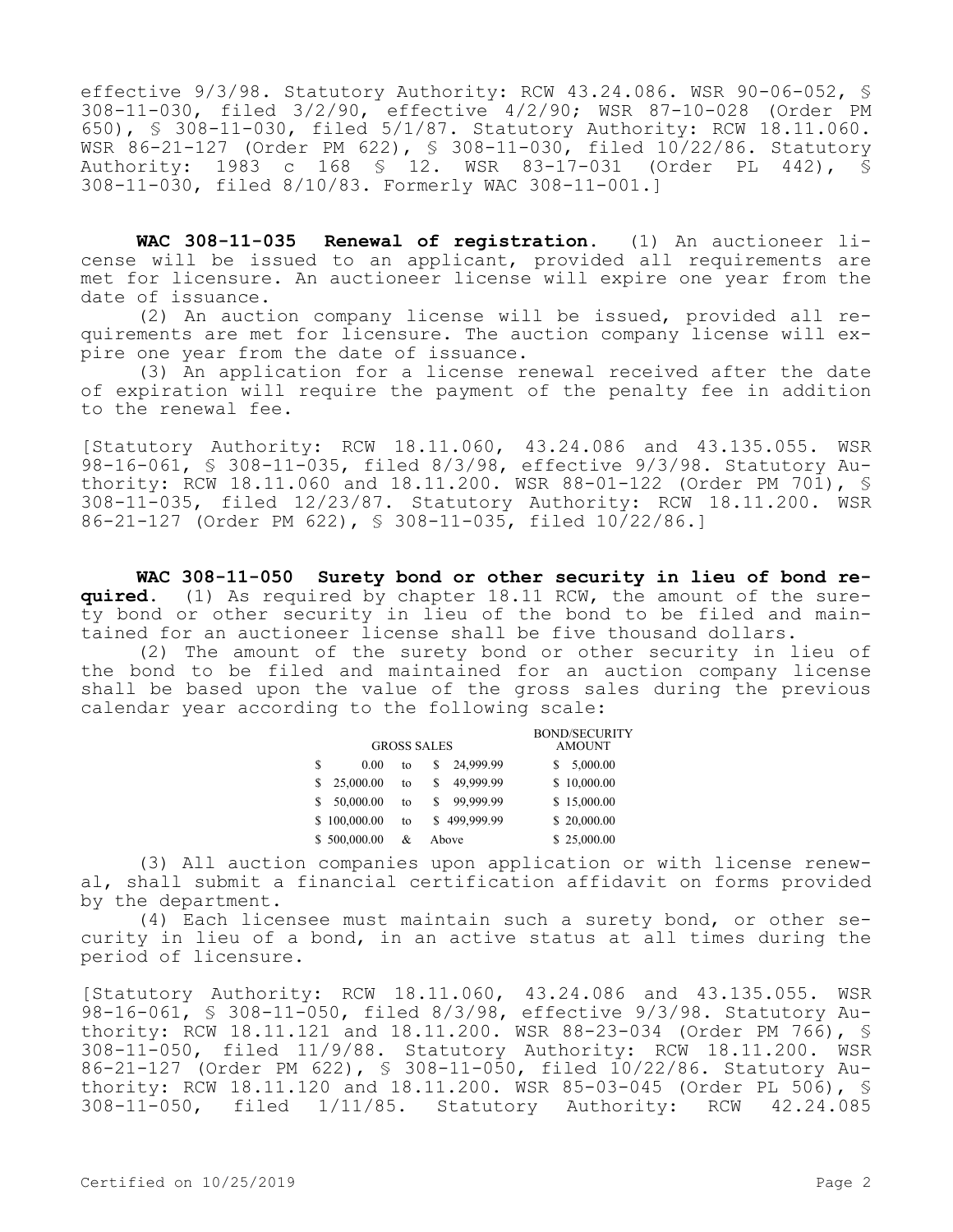[43.24.085], 1982 c 205, §§ 3, 9, 10 and 18. WSR 82-23-023 (Order PL 413), § 308-11-050, filed 11/9/82.]

**WAC 308-11-060 Advance notice of cancellation or termination required.** No cancellation of any surety bond or other security used in lieu of a surety bond, shall be effective unless the department of licensing and the licensee shall have first been given thirty days advance written notice of the cancellation or termination with the reason for the cancellation or termination: Provided, That no such notice shall be required when the termination of the bond or other security used in lieu of the bond is due to the expiration or revocation of the subject license.

[Statutory Authority: RCW 18.11.200. WSR 86-21-127 (Order PM 622), § 308-11-060, filed 10/22/86. Statutory Authority: RCW 42.24.085 [43.24.085], 1982 c 205, §§ 3, 9, 10 and 18. WSR 82-23-023 (Order PL 413), § 308-11-060, filed 11/9/82.]

**WAC 308-11-100 Records.** The following requirements and prohibitions apply to all records and documents required to be maintained by chapter 18.11 RCW, or in these rules:

(1) They shall be maintained in accordance with generally accepted accounting practices.

(2) No person shall make any false or misleading statement, or make any false or misleading entry, or wilfully fail to make any entry required to be maintained or made, in any such record or document.

(3) No person shall wilfully fail to produce any such record or document for inspection by the department.

(4) The minimum required records are as follows:

(a) Bank trust account records;

(b) Duplicate receipt book or receipt journal;

(c) Prenumbered checks;

(d) Check register or cash disbursement journal;

(e) Validated bank deposit slips;

(f) Reconciled bank monthly statement (client liability vs bank statement);

(g) All cancelled checks;

(h) All voided checks;

(i) Client's ledger card which indicates client's name, dates of transactions, amount received, amount disbursed, current balance, check number, receipt number, and item(s) covered;

(i) A transaction folder or file containing a copy of all agreements and related correspondence for each transaction;

(k) The above minimum records shall be maintained for a minimum period of three years.

[Statutory Authority: RCW 18.11.200. WSR 92-13-045, § 308-11-100, filed 6/11/92, effective 7/12/92; WSR 87-21-011 (Order PM 686), § 308-11-100, filed 10/9/87. Statutory Authority: RCW 18.11.120 and 18.11.200. WSR 85-03-045 (Order PL 506), § 308-11-100, filed 1/11/85. Statutory Authority: RCW 42.24.085 [43.24.085], 1982 c 205, §§ 3, 9, 10 and 18. WSR 82-23-023 (Order PL 413), § 308-11-100, filed 11/9/82.]